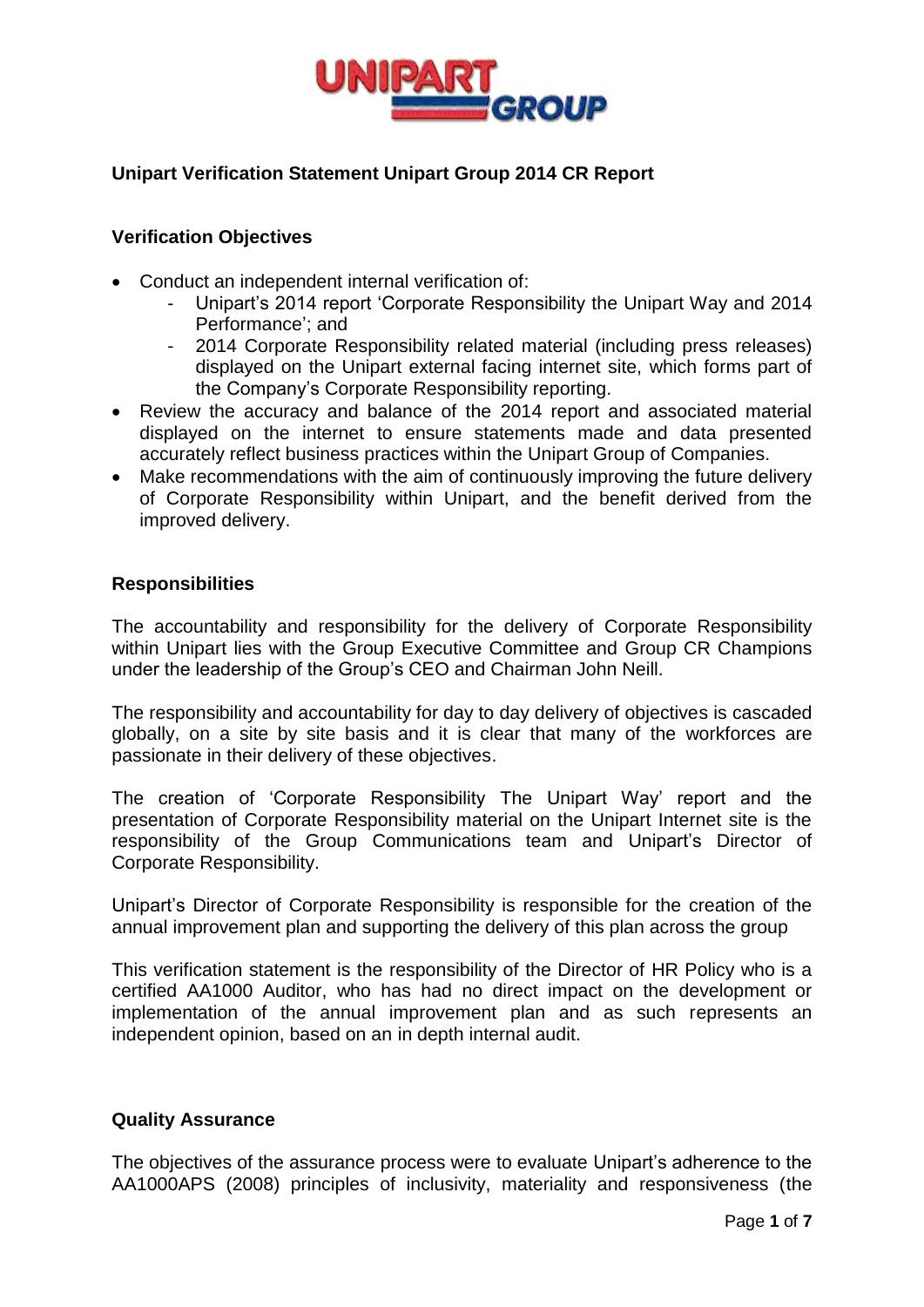

"principles") and the reliability of specified sustainability performance information. I have commented on the report against the principles of inclusivity, materiality and responsiveness. Any financial information contained within the Corporate Responsibility the Unipart Way' report or displayed on the Unipart internet sites is excluded from the scope of this assurance process.

## **Verification Method**

The verification was conducted against the AA1000APS (2008) principles by:

- Meeting with key members of divisional operating committees and members of the Group Executive Committee (GEC)
- Attendance at Group and divisional performance reviews

Obtaining full access to all relevant corporate material including:

- Audits Supplier, Client, Unipart Way, British Safety Council, ISO 9001, ISO 18001 and ISO 14001;
- Access to both the Internet and Intranet web sites
- Minutes Worker forums, Executive meetings, CSR Improvement review;
- Project and Programme gateways;
- Internal Auditing data collection processes (Divisional and central);
- Risk Assessments (at all levels);
- Training records:
- Reviewing new business bids and exit strategies;
- Internal investigations into disappointing situations (whistleblowing, accidents, incidents, disciplinaries and grievances etc.);
- Outputs of Employee Engagement Surveys
- Sampling data collected for completeness and accuracy.

Utilising auditing skills and an in-depth knowledge and awareness of Unipart's business and processes gained whilst working in numerous roles during my 30 + years of employment with Unipart.

By visiting UK sites, talking with the workforce, reviewing the sites business processes and outputs. No non-UK sites were visited personally but input from independent reviews undertaken as part of the overall Unipart Way (independent) Audit process were used as input to development of this report.

The included and excluded 2014 performance information and key claims both in the report and on the Unipart Internet sites.

The financial information reported in the Group's audited annual report and accounts is excluded from this process as it is covered by Unipart's external auditors.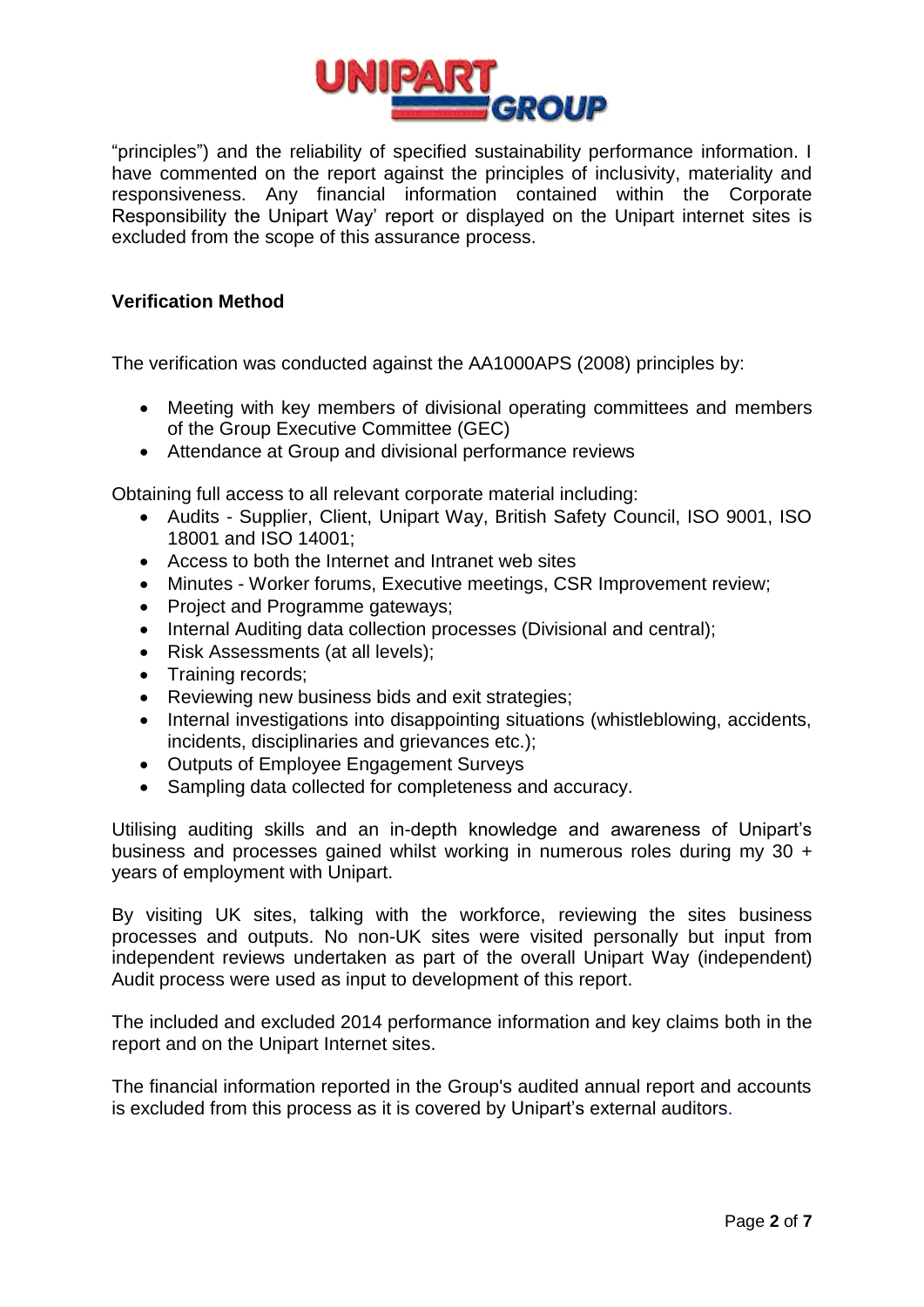

# **Opinion**

I conducted my assessment within the context of the AA1000 Assurance Standard's three principles:

**Inclusivity** - people should have a say in the decisions that impact on them **Materiality** - decision makers should identify and be clear about the issues that matter

**Responsiveness** - organisations should be transparent about their actions.

As such, my findings, described below, are reported within that same context.

In 2011 Unipart sold a majority shareholding of Unipart Automotive to H2 Equity Partners with the expectation of growth. It was a noted omission in the 2014 CR report that Unipart Automotive that went into administration in July 2014 and this had a CR impact on the business:

- a brand risk associated when a business utilising the 'Unipart' brand name went into administration; and
- additional financial pressure put on the company as a whole and the pension's deficit in particular cause by the business loss.

However this issue was covered by internal cascade briefs, formal press releases and interviews, so although omitted from the 2014 CR report this was not omitted from public reporting.

Unipart has published an annual CR report since 2002 and as such has mature data collection systems throughout the UK. It was noted that the vast majority of the statistics related to the UK workforce rather than the global footprint but this was not made clear in the report.

It was previously noted that the Global workforce impact and achievements were under represented in the 2013 report so it was very pleasing to see how well the growing sites based in India have embedded the Unipart Way culture including CR throughout their business and to see this reflected in the 2014 report. With an international workforce of approximately 2,000 people based in 12 countries where CR focus and reporting is still immature.

There are clear communications programmes for all stakeholder groups however the list of stakeholder group mentioned in the 2014 report there were some notable omissions

- Unipart's DB pension scheme members although this scheme is closed to future accrual that are still approximately 10,000 members (pensioners, deferred members, and dependant members). These members are dependent on Unipart to sustain contribution levels to ensure the on-going payment of full retirement pensions;
- Shareholders Approximately 60% of the shares are held by employee groups (mainly employees and the pension scheme). With such a large employee based share-holding Unipart is able to focus on long-term sustainability rather than short term financial return to the shareholders;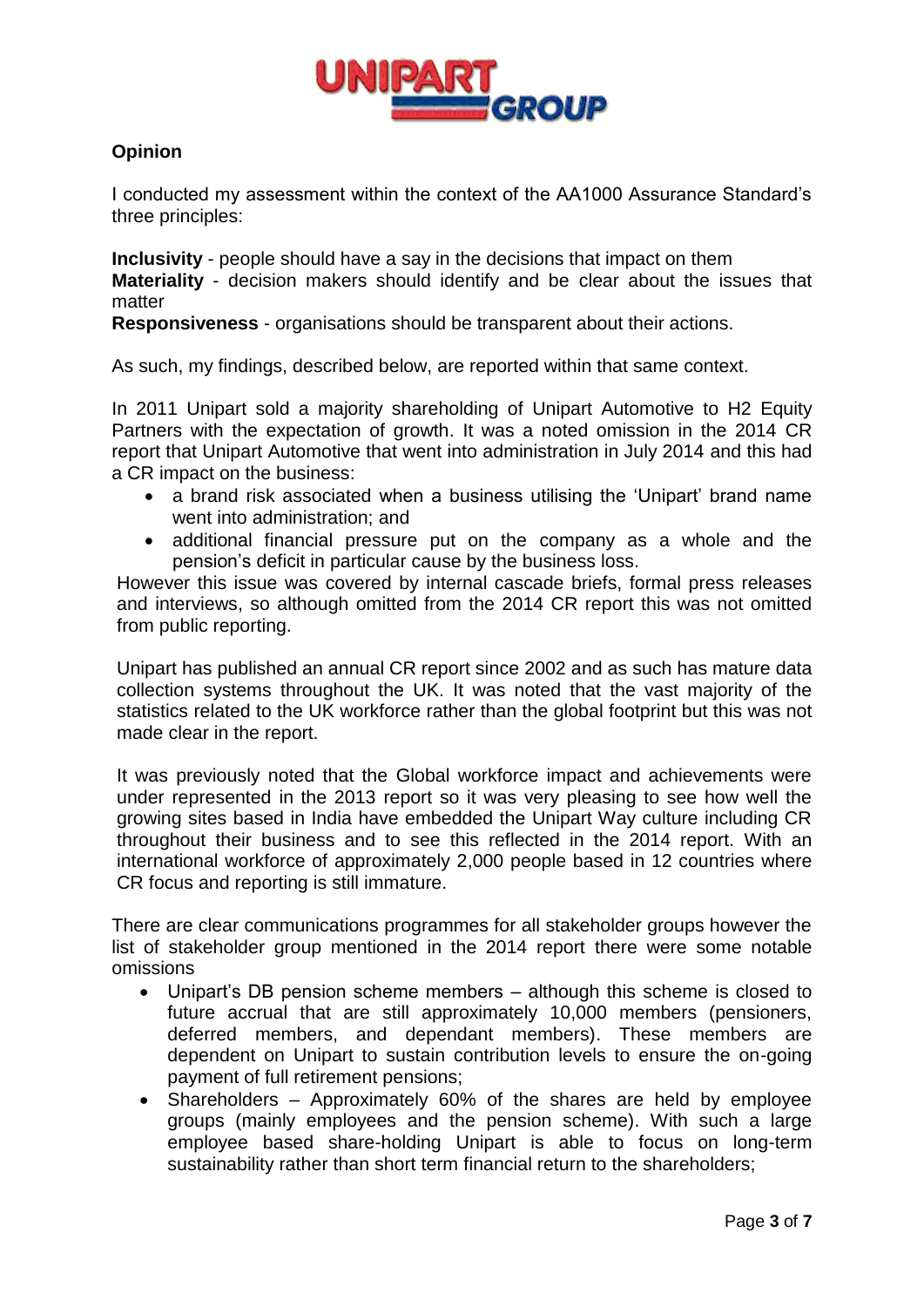

 Unipart values their 'Agency' workforce which is utilised as a both a recruitment route into Unipart and a mechanism to manage business peaks and troughs. The number of individuals provided by Resourcing Agencies staff to Unipart sites varies throughout the year it ranges between 1,000 and 2,000 individuals at any one time. These individuals although not Unipart employees have access to many of the benefits afforded to Unipart employees including training, Employee assistant programme, etc.

#### **Inclusivity**

Unipart's processes for engaging with stakeholders are well established; they have identified their stakeholder groups and then have actively encouraged them to participate in the determination of material issues and setting of performance indicators. These processes are mirrored at our operations throughout the world.

There are mature relationship building programs for both suppliers and customers based on mutual reward in all of their market places. They have made a public commitment to major stakeholders via their Value Set. Their supplier Ten(d) to zero program aims to improve/lean supplier performance for the benefit of both Unipart and their total enterprise. The Consultancy arm of the business ulitilises the Unipart Way engagement and continuous improvement experiences to help external organisations, increase capability, reduce costs and deliver better customer service in a sustainable manner.

Unipart Group's commitment to stakeholder inclusivity is evidenced by numerous ongoing and embedded programmes, with all stakeholder groups covered. However the CR report did not reflect the full extent of stakeholder coverage:

- Employee engagement programme (which include agency staff);
- Worker forums and focus groups throughout the organisation;
- Employees Health and well-being programmes (which include agency staff);
- Succession planning (ensuring inclusivity):
- Supplier development programmes many undertaken on shared benefit principles;
- Customer intimacy programmes;
- Pension Trustee boards ensure regular and relevant communications;
- Our Contribution Counts (OCC) circles used to address problems, many of which have external stakeholder participants;
- Community programmes
- Employee briefings (Leadership conferences, Divisional conferences, regular site and team briefings

The employee engagement programmes are embedded on all sites. Some sites have chosen to include Agency Workers, as these colleagues form a significant proportion of their workforce.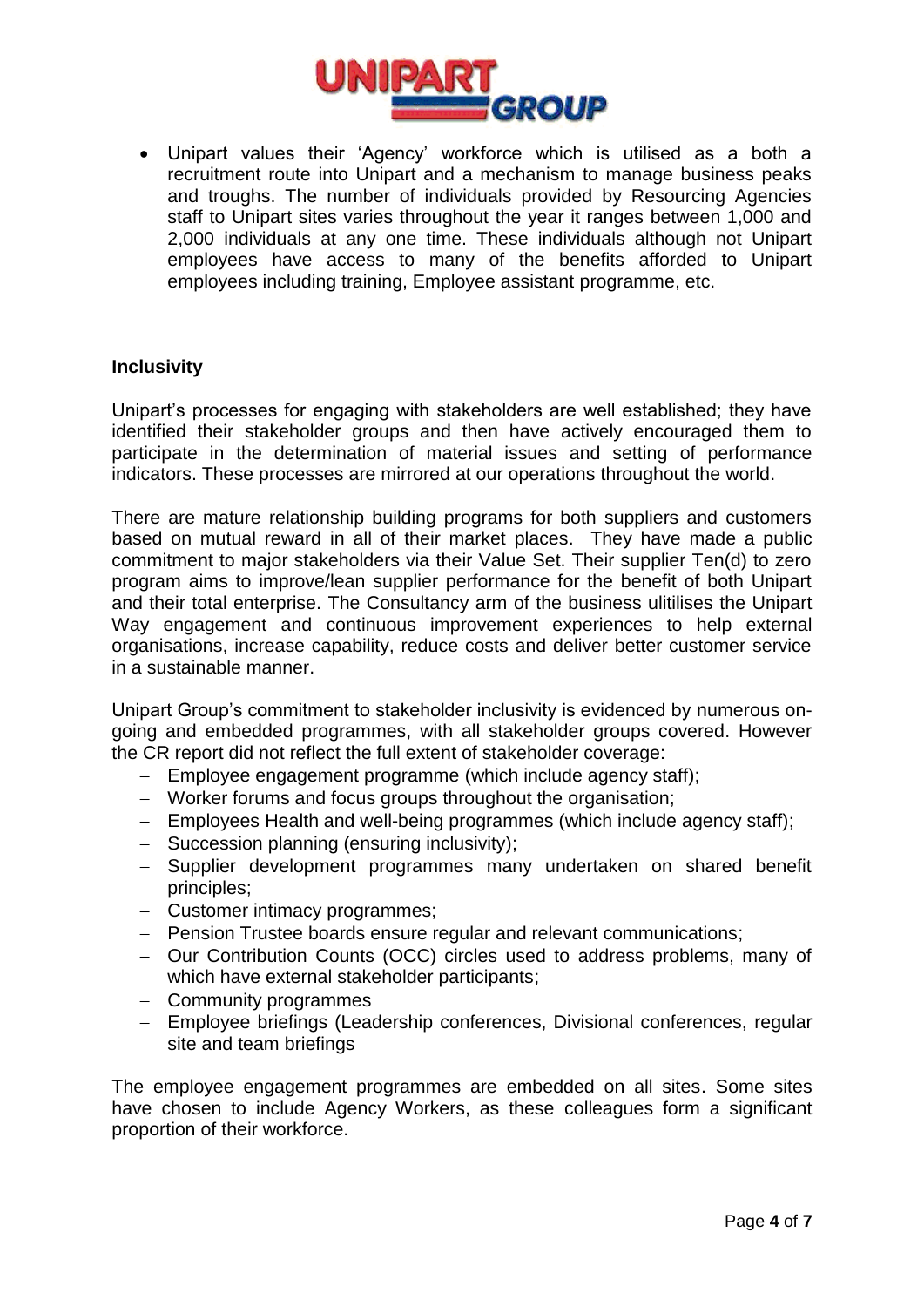

During the review it has been noted that Unipart continues to encourage their workforce at all levels, within all countries and across all businesses to be open and learn from both success and failure. Many such situations underpin formal improvement plan or personal development plans that were made available for this verification process.

The Unipart Pension scheme, like many others in the sector, continues to operate with a long-term deficit. This scheme remains a significant Unipart stakeholder with many pensioners, employees and ex-employees depending on the solvency of the schemes for their long term well-being. Pension schemes with a large deficit are largely dependent on the long-term profitability of their sponsoring company. As such the Unipart Pension Scheme trustees work in a spirit of partnership with Unipart to secure the long-term financial stability of the sponsored schemes. The need to make regular and substantial contributions to theses historic schemes has been made clear to all employees.

### **Materiality**

Business Risk Assessment techniques are widely used by all levels of the business to identify economic, environmental and social risks and opportunities. Risk registers are aggregated at project, divisional and Group level. Risk Assessment underpins Unipart's response to all existing and pending legislative requirements, with each risk assessment reviewed at least annually or where a failing is exposed.

Due to the diverse nature of Unipart's businesses, their global locations and the markets in which they operate, there are a wide range of social and environmental issues and opportunities.

Workforce profiles, exit interviews, disciplinary outcomes and employment disputes were reviewed to ensure all material issues are included.

The only significant risk not mentioned in the 2014 CR report was the brand risk associated with the transfer of Unipart Automotive. This risk was well understood by Unipart, and when the risk came to fruition was well communicated and managed both internally and externally. Unipart Group sold a majority shareholding of Unipart Automotive to H2 Equity Partners in 2011 and provided the new venture with a licenced to use the Unipart Automotive brand name. This sale was negotiated with an expectation that this new company would extend their product range and penetration into Europe thus growing the company and securing the on-going employment of transferred employees, and contribute to the historic pension provision of transferred employees. As Unipart Group of Companies did not maintain a controlling interest in Unipart Automotive there was a recognised reputational risk associated with the use of the 'Unipart' brand. During 2013 Unipart continue to provide much needed financial support to the newly formed company. However midway through 2014 Unipart Automotive went into administration and the brand risk came to fruition with some UK newspapers reporting that 'Unipart' had gone into administration. Unipart strongly countered this brand risk by launching a high profile and successful advertising campaign, and formed a strategic alliance with Andrew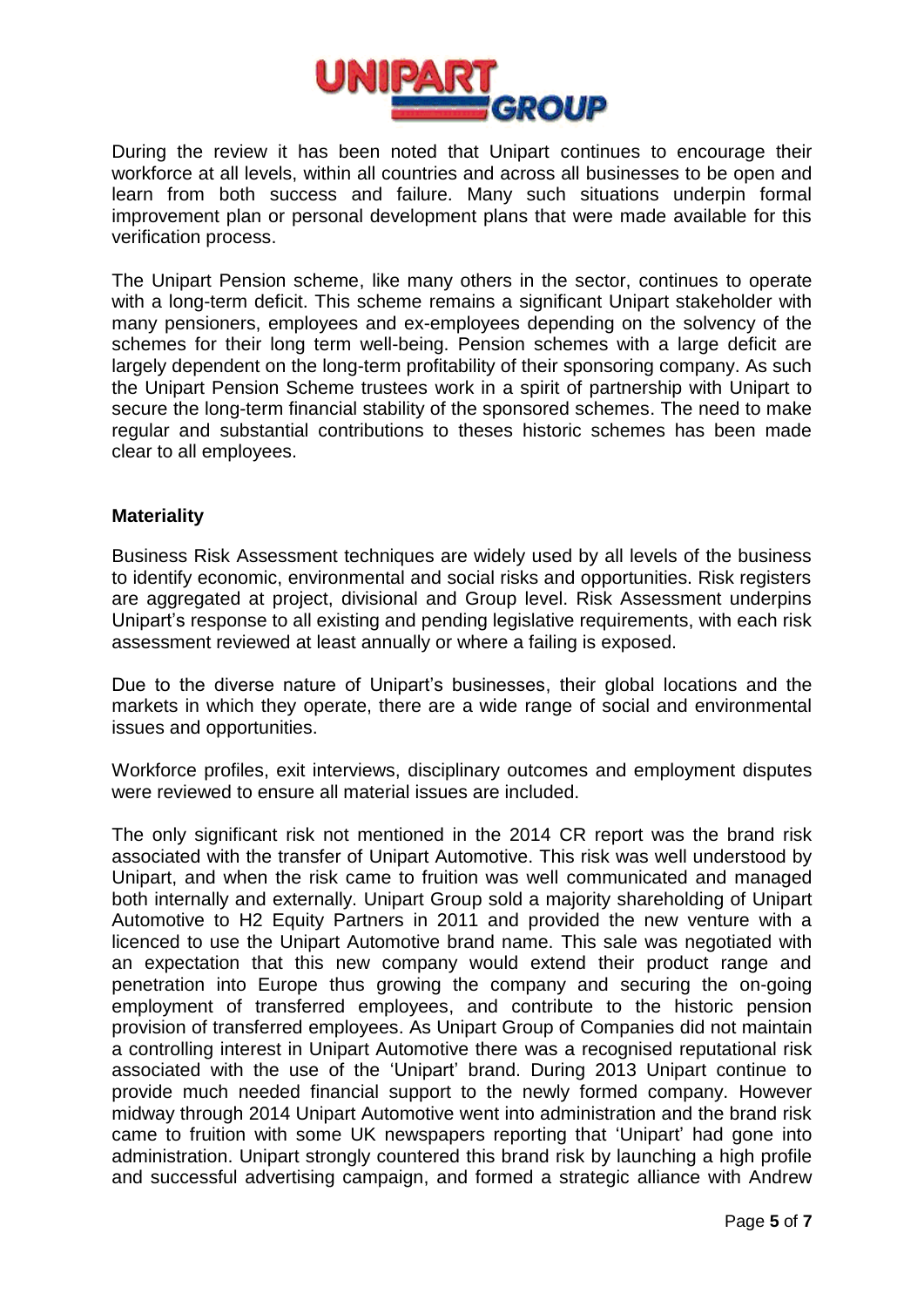

Page to secure on-going employment for approximately 350 ex Unipart Automotive employees.

### **Responsiveness**

I am not aware of any additional issues of stakeholder interest that are not currently being managed by Unipart through inclusion in these Reports or via other communication channels.

There were no other significant issues omitted from these reports

#### **Performance information**

The vast majority of the material published focused on UK sites and workforce. This was evident in all sections of published material, Marketplace, Workplace, Environment and Community. However there is evidence that Unipart Way philosophy and principles are embedded in all Unipart sites worldwide. However the data capture mechanisms are far less developed.

During 2014 there has been a growth in the number of International sites and the size of the workforce, particularly in India and China. New sites have been established in both Korea and Australia. Overseas sites now account for approximately one quarter of the workforce and half the sites, this growth needs to be reflect in CR reports.

Environmental key performance measures are gathered regularly across the business. There are early signs of the environmental culture change in the UK moving from simply reporting on environmental resources consumed to an organisation where the removal of waste takes a higher priority. This has been achieved by utilising more dynamic reporting tools, six sigma and addressing root causes of waste.

E-coaching has been introduced to provide greater support both the UK and the Unipart overseas sites, this should be backed up by broader data collection and reporting. All charts shown in the 2014 report contain solely UK Environmental data.

Our Contribution Counts circles (OCCs) continue to be effectively utilised throughout the business as an employee engagement tool delivering both CR and business performance improvements however when results are recorded the focus tent to remain on financial benefits with individuals sometimes not recognising the CR benefits achieved – better education will improve this reporting aspect of CR improvement.

The employee related charts shown in the 2014 report evidence a diverse workforce within the UK operations (gender, age, nationality & ethnic origin). Consideration should be given to the development of suitable graphs to evidence the nature of the Non UK workforces.